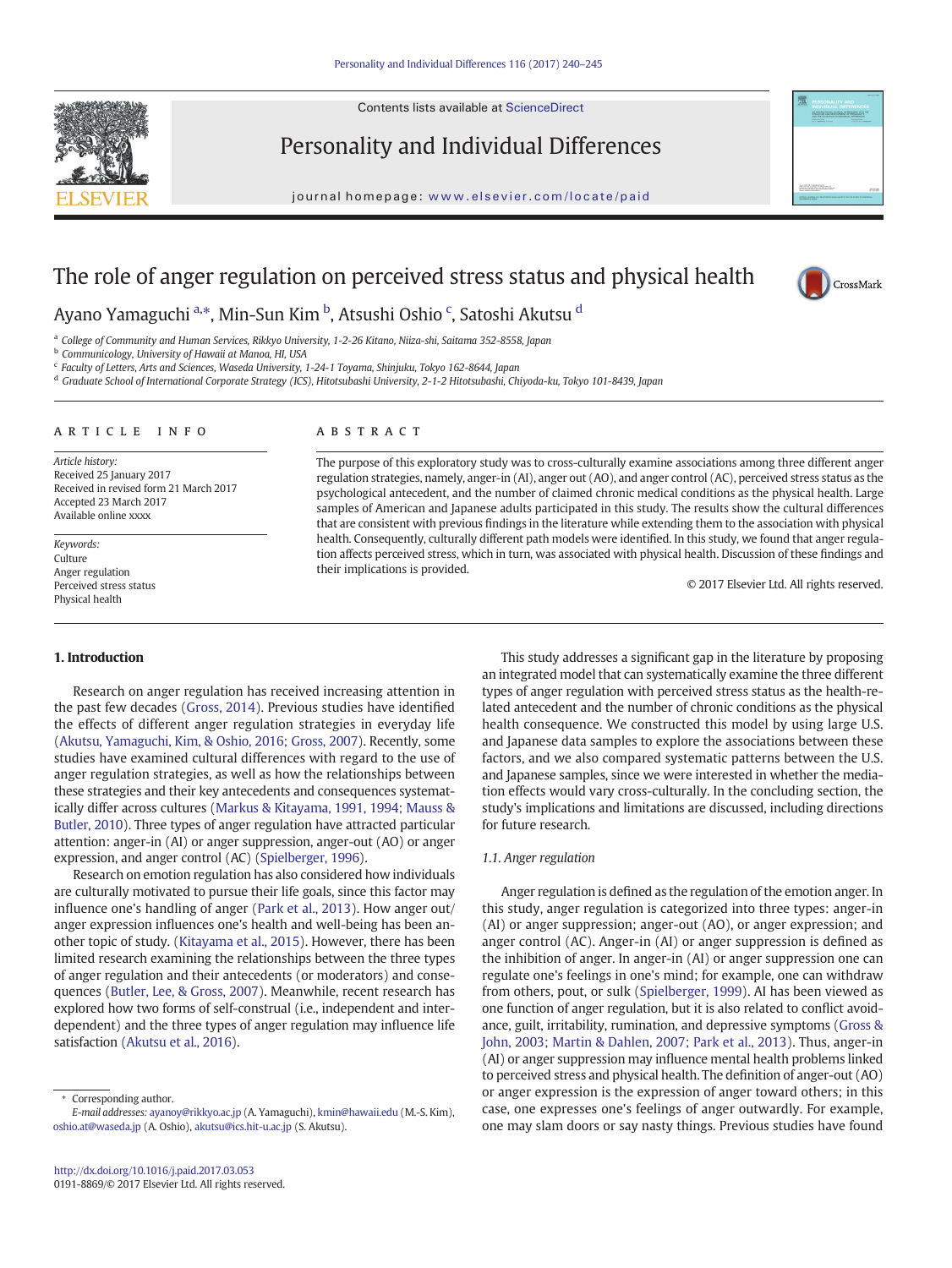that anger-out (AO) or anger expression may reduce negative emotions and, paradoxically, promote greater well-being, lower perceived stress, and better physical health [\(Gross & John, 2003](#page-5-0)). AC refers to the primary reduction of the internal experience of anger, but a person exercising anger-control (AC) runs the risk of ignoring the adaptive functions of anger. Anger-control (AC) may lead to the failure to recognize the importance of the anger experience in facilitating beneficial physiological and psychological processes and physical health.

Anger-in (AI) or anger suppression has been associated with conflict avoidance, guilt, irritability, rumination, depressive symptoms, and decreased life satisfaction and subjective well-being ([Gross & John, 2003;](#page-5-0) [Martin & Dahlen, 2007\)](#page-5-0). Therefore, anger-in (AI) or anger suppression might be related to mental health problems that lead to the increased onset of chronic conditions. Anger-in (AI) or anger suppression refers to the frequency with which angry feelings are experienced but not expressed [\(Spielberger, 1999](#page-5-0)). Individuals who suppress their anger also have a stronger perception of lacking social support ([Palfai &](#page-5-0) [Hart, 1997](#page-5-0)). Thus, similar to emotion suppression in general, anger-in (AI) or anger suppression is associated with psychological costs and maladjustment.

Individuals engaging in anger-out (AO) or anger expression display their feelings of anger openly, such as by slamming doors or saying rude or hurtful things. Previous research findings in Western contexts showed that the anger out (AO)/anger expression is likely to reduce negative emotions and, paradoxically, promote higher levels of wellbeing and reduced physical health problems [\(Gross & John, 2003](#page-5-0)).

Anger control (AC) is similar to anger-in (AI) or anger suppression, in that it involves not displaying anger to others and so not risking relational harmony. The important difference between the two, however, is that one may no longer experience anger after controlling it, whereas anger can increased when suppressed. In anger control (AC), an individual's challenging, complex emotions are absorbed so that other experiences and behaviors can proceed as normal ([Whelton, 2004](#page-5-0)).

#### 1.2. Culture and anger regulation

Culture plays an important role in anger regulation through socially shared and transmitted information systems. It is also reinforced by norms, values, beliefs, and everyday practices. Individuals growing up in European-American cultures, in general, may differ from people in East Asian cultures in how these individuals perceive their emotions, in most cases, urging other members of their culture to control their feelings through anger regulation.

Culture also provides the framework for either individual independence or interdependence ([Markus & Kitayama, 1991, 1994](#page-5-0)). According to the cited authors, an independent self-construal may emphasize autonomy, uniqueness, and less interpersonal aspects of self-concepts, such as traits. In contrast, an interdependent self-construal may focus on interpersonal aspects of self-concepts, such as social expectations, social harmony, and social group memberships.

European-American cultures that value a highly independent selfconstrual may emphasize that the self is separate from the surrounding social context and focus on self-sufficiency, independence, and individual self-esteem, which constitute an independent self-construal. East Asian cultures that encourage a highly interdependent self-construal may emphasize the self as a constituent of a broader social context. Relevant concepts from these cultures may include the characteristics and qualities of the surrounding social environment, social expectations, social harmony, and social group memberships, which foster an interdependent self-construal ([Markus & Kitayama, 1991, 1994\)](#page-5-0).

Consequently, individuals who are from East Asian cultures may need to control their emotions and feelings more frequently than many people do in European-American cultures. In East Asian cultures, anger control may take on various meanings. A more concrete and differentiated theoretical framework for addressing individual differences could thus focus specifically on how anger control is used in anger regulation.

For example, in European-American cultures, those individuals who have higher levels of independence may value their uniqueness and individual self-expression strongly, and they may encourage other members of their culture to express their inner thoughts and feelings directly and openly. In contrast, those in East Asian cultures who have higher levels of interdependence may strongly value conformity and cooperation, and they may encourage other members of their culture to control any thoughts and feelings that might interfere with interpersonal harmony. Thus, people with a more independent self-construal are less likely to use anger-in (AI) or anger suppression frequently than are those with a more interdependent self-construal. This anger regulation influences core aspects of anger expression, such as emotions linked to self-construal [\(Gross & John, 2003](#page-5-0)).

#### 1.3. Psychological pathways underlying the relationship between anger regulation and physical health

Previous work has highlighted the need to examine whether psychological health serves as an underlying mechanism through which psychological constructs are linked with ill health, including inflammation and cardiovascular risk. These psychological constructs include the three types of anger regulation and their effects on physical health status ([Kitayama et al., 2015](#page-5-0)). To date, research in this area is very limited. In a study of American subjects, [Kitayama et al. \(2015\)](#page-5-0) found a robust link between greater anger-out (AO) or anger expression and increased behavioral health risks, which reduced physical health. As predicted, however, this association was diametrically reversed for the Japanese, among whom greater anger-out (AO) or anger expression predicted reduced behavioral health risk, which improved physical health. This relationship was explained, in part, by the Japanese subjects' greater overall psychological health in terms of the three types of anger regulation and their perceived stress status, as well as their greater participation in healthy activities; these characteristics were even more pronounced in older adults. One possible explanation for the influence of the three types of anger regulation on physical health mediated by perceived stress—an explanation that has not previously been tested—is a reduction in perceived stress. In fact, experiencing a high level of stress is a major risk factor for poor physical health outcomes [\(Cohen, Janicki-](#page-5-0)[Deverts, & Miller, 2007](#page-5-0)). However, the timing of life stress may also be important in determining its long-term impact. There may be sensitive periods in the life cycle at which stress is more likely to generate poor long-term health outcomes ([Lupien, McEwen, Gunnar, & Heim, 2009;](#page-5-0) [Miller, Chen, & Parker, 2011](#page-5-0)), and the mechanism(s) underlying this possible relationship are still being elucidated. Thus, it could be that both the three types of anger regulation and perceived stress status may work together to influence health.

It is rational to hypothesize that anger regulation has an effect on perceived stress, which, in turn, is the most substantially evidenced psychosocial factor that influences physical health [\(Cohen et al., 2007](#page-5-0)). In recent research, all three types of anger regulation have been shown to be correlated with stress. Hiding one's emotions may prevent others from detecting the need to provide support, which could contribute to the development or continuation of fatigue in the person concealing the emotions. Anger-in (AI) or anger suppression may also have a more direct and immediate impact on fatigue. Attempting to do anger out/anger expression distressing information may have the paradoxical effect of increasing the occurrence of such thoughts and associated distress ([Trinder & Salkovskis, 1994\)](#page-5-0).

Given these possible relationships between stress and all three types of anger regulation, the present study examines perceived stress status as a potential underlying psychosocial mechanism or psychological pathway explaining the relationship between anger regulation and physical health. This study aims to obtain a better understanding of the relationship role among three types of anger regulation—anger in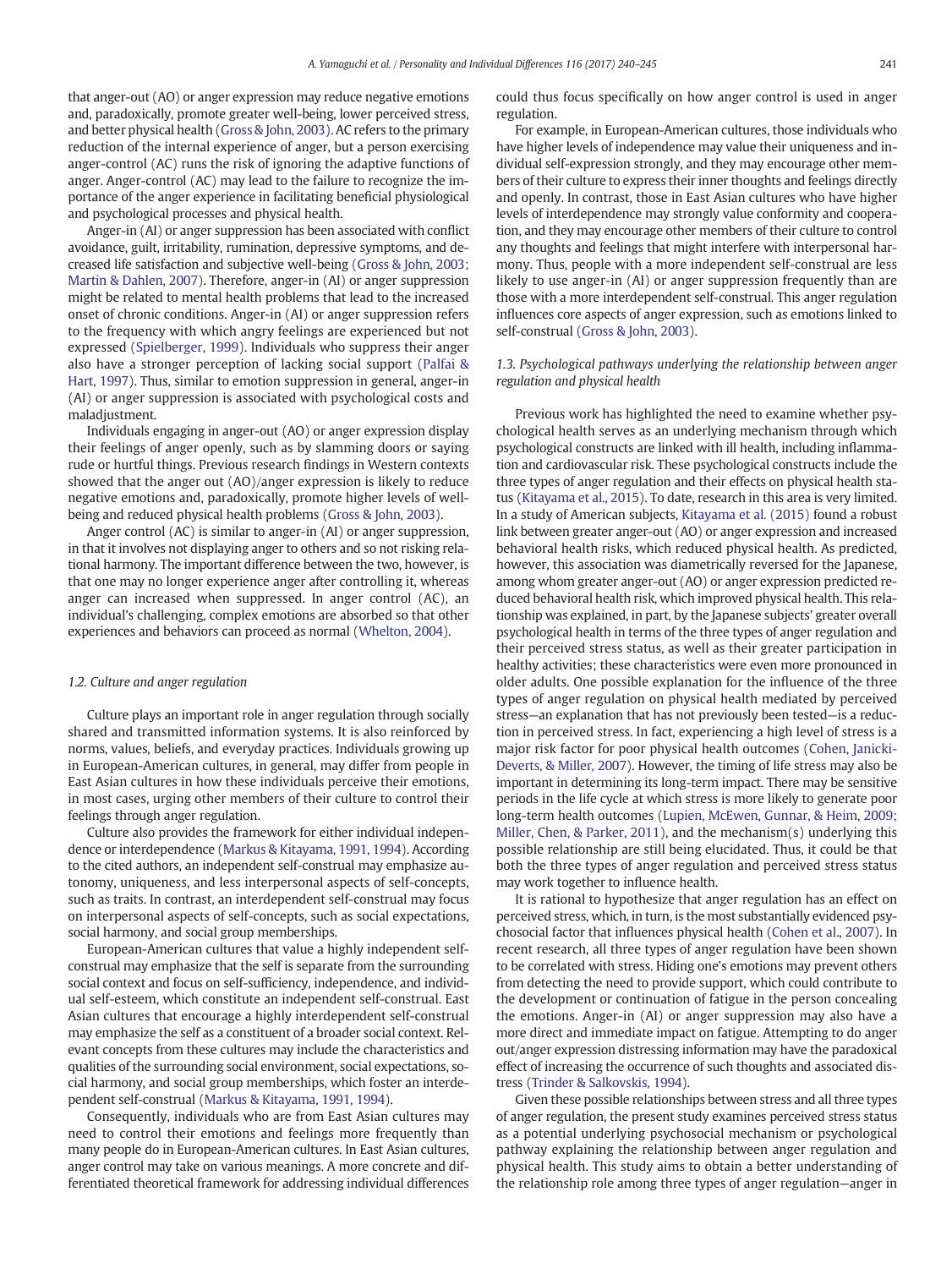(AI) or anger suppression, anger out (AO) or anger expression, and anger control (AC)—and perceived stress status on physical health for older American and Japanese adults in a cross-cultural context. In particular, this study seeks to ascertain the degree to which people engage in perceived stress status as mediator and then determine influences that such thought processes exert on levels of physical health. Thus, the study expects three types of anger regulation and perceived stress status to be associated with levels of physical health across cultures. The study's measures might address the role of the cross-cultural outlook as it influences reports of physical health. A graphical presentation of the conceptual model that links the aforementioned factors is provided in Fig. 1.

## 2. Method

#### 2.1. Participants

We used a subset of the Midlife Development in the United States (MIDUS) survey and the corresponding Midlife Development in Japan (MIDJA) survey conducted in 2008 to estimate the proposed model in this study. The MIDUS Project 4 of the second phase of the MIDUS (i.e., MIDUS II) was conducted in 2004 with the US sample. The MIDUS II used a subsample of participants ( $N = 1255$ ) from the original MIDUS study (i.e., MIDUS I). The final US sample consisted of 542 males and 713 females from 35 to 86 years old ( $M = 57.32$ ; SD = 11.5).

The MIDJA survey was used ( $N = 1027$ ) with the sample in Japan. The final Japanese sample consisted of 505 males and 522 females from 30 to 79 years old ( $M = 54.3$ ;  $SD = 14.1$ ), living in the Tokyo metropolitan area. The participants completed a self-report questionnaire for the present study. A back-translation process was performed multiple times on the survey items by native speakers.

#### 2.2. Preliminary analyses

To explore the associations between the key constructs, the crosscultural measurement invariance using multiple-group confirmatory factor analysis (CFA) in structural equation modeling (SEM) was performed for all items with equality constraints (i.e., assuming covariance among all of the factors) in the U.S. and Japan. AMOS 18 [\(Arbuckle,](#page-5-0) [2009\)](#page-5-0) was used for the CFA, which explored two models: (1) an unconstrained model with no path coefficients constrained to be equal for both cultures, and (2) a constrained model with all path coefficients constrained to be equal for both cultures. There were covariates among all latent variables in both models.

As suggested by [Raykov, Tomer, and Nesselroade \(1991\),](#page-5-0) the SEM results were evaluated using two model fit indexes: the comparative fit index (CFI) and the root mean square error of approximation



Fig. 1. Conceptual model. Note. This is the hypothetical model.  $AI = anger-in$ ;  $AO = anger$ out;  $AC =$  anger control, and  $PSS =$  perceived stress. Status.

(RMSEA). Fit indices of the unconstrained model were as follows:  $\gamma^2 = 3062.68$ ,  $df = 525$ ,  $p < .001$ , CFI = .86, and RMSEA = .046; for the constrained model, they were  $\chi^2 = 3334.61$ ,  $df = 544$ ,  $p < .001$ ,  $CFI = .85$ , and RMSEA = .047. Model fit indices over .95 and an RMSEA of .06 or less are regarded as indicative of good model fit [\(Bentler, 1990; Bollen, 1989; Hu & Bentler, 1999](#page-5-0)). The RMSEA values in this study indicate that both models have a very good fit with the data. Although the unconstrained model was better than the constrained model in terms of the CFI, there were no substantial differences in fit between the two models; both also had very good RMSEA values. The constrained model (i.e., with factor equivalence across the two cultural groups) was adopted as the baseline for the subsequent analyses, because of our interest in determining how the associations of the latent variables differ between the two cultures.

The coefficients were estimated using the constrained model of the CFA, and were all significant at  $p < .005$  (and some of them at  $p <$ .001), with three exceptions: the correlation between anger-in (AI) or anger suppression and the number of chronic conditions in the U.S., and the correlations in Japan between anger expression and anger control, and between anger control and the number of chronic conditions.

#### 2.3. Measurement instruments

Anger Regulation was accessed with the twenty-item anger subscales of the State-Trait Anger Expression inventory (STAXI; [Spielberger,](#page-5-0) [1999\)](#page-5-0). The anger-in (AI) or anger suppression scales are that the extent to which one can control their anger feelings in or one can suppress anger feelings, furious feelings, or lose one's mind. 8 items anger-in (AI) or anger suppression was measured on a 7-point scale, ranging from 1 (strongly disagree) to 7 (strongly agree). Anger-out (AO) or anger expression refers to the extent to which one can express out one's anger feelings, furious feelings, or lose one's mind. 8 item anger expression was measured on a 7-point scale, ranging from 1 (strongly disagree) to 7 (strongly agree). The anger control (AC) scales are that one can control the anger feelings, furious feelings, or lose one's mind from the physical or verbal expression and communication. 4 items anger control was measured on a 7-point scale, ranging from 1 (strongly disagree) to 7 (strongly agree). Cronbach's alphas in the US were .82 (anger-in (AI) or anger suppression), .77 (anger expression), and .68 (anger control). Cronbach's alphas in Japan were .75 (anger-in (AI) or anger suppression), .80 (anger expression), and .70 (anger control).

Perceived Stress Scale was measured to ask the participants about their feelings and thoughts during the last month [\(Cohen, Kamarck, &](#page-5-0) [Mermelstein, 1983\)](#page-5-0). 10 items anger control was measured on a 5 point scale, ranging from 1 (never) to 7 (very often). In each cases, the participants will be asked to indicate how often they felt or thought a certain way. Cronbach's alphas were .77 in the US and in .70 Japan.

Physical health was assessed using the indicator of the number of chronic conditions. It is a continuous variable based on the total number of chronic conditions the respondent check to have experienced in the past 12 months.

#### 3. Results

#### 3.1. Preliminary analyses

Descriptive statistics and Pearson product-moment correlations between the variables in the model are presented in [Table 1.](#page-3-0) In the U.S. sample, anger-in (AI) or anger suppression is positively related with anger-out (AO) or anger expression. Anger-in (AI) or anger suppression is also negatively related with anger control (AC). Anger-out (AO) or anger expression is negatively related with anger control (AC). Angerin (AI) or anger suppression is positively related with perceived stress status. Anger-in (AI) or anger suppression is not related with the number of chronic conditions. Anger expression is positively related with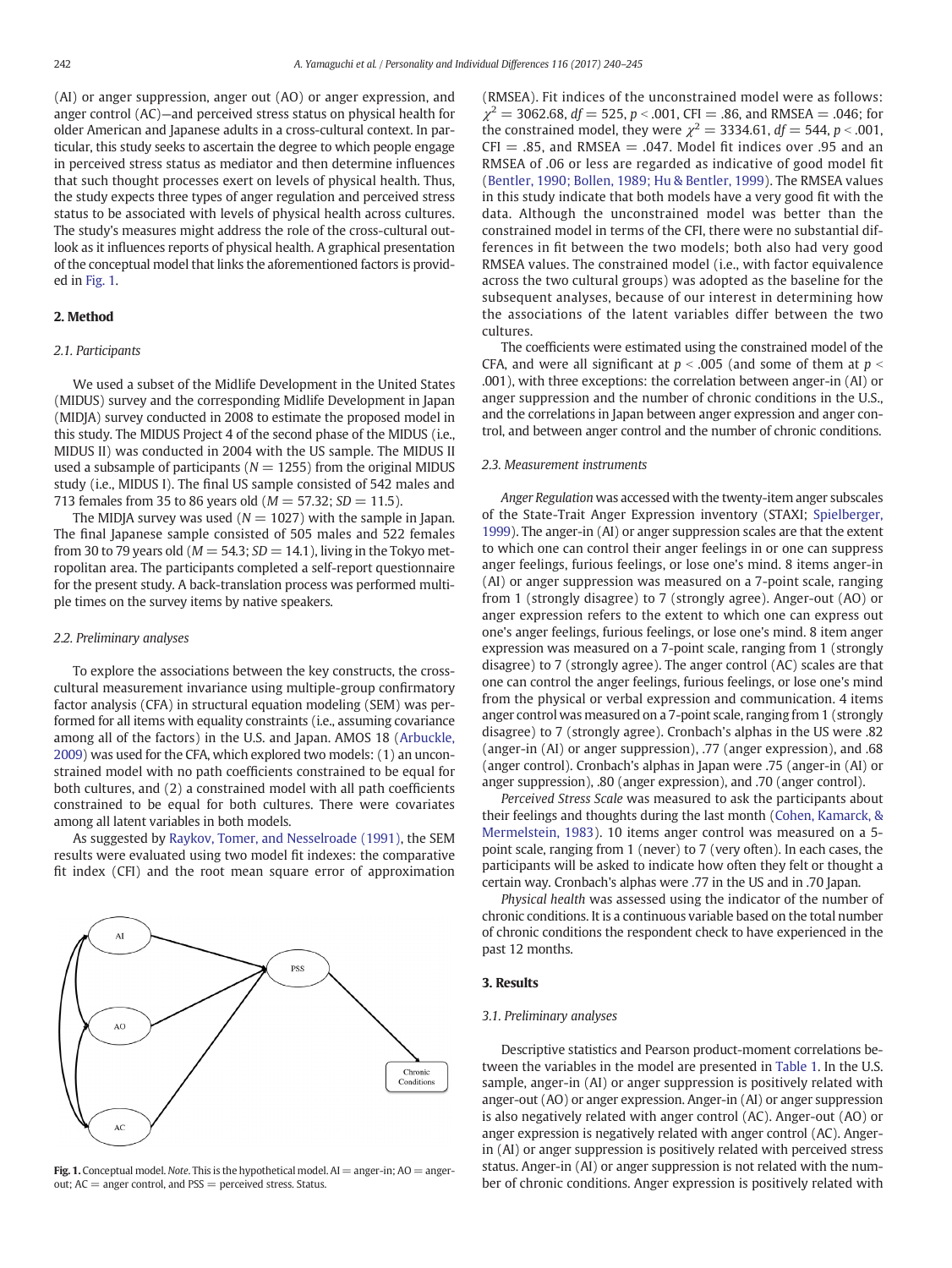<span id="page-3-0"></span>perceived stress status. Anger expression is positively related with the number of chronic conditions. Anger control is negatively related with perceived stress status. Anger control is not related with the number of chronic conditions. Perceived stress status is positively related with the number of chronic conditions.

In Japan sample, anger-in (AI) or anger suppression is positively related with anger expression. Anger-in (AI) or anger suppression is also positively anger control. Anger expression is not related with anger control. Anger-in (AI) or anger suppression is positively related with perceived stress status. Anger-in (AI) or anger suppression is positively related with the number of chronic conditions. Anger expression is positively related with perceived stress status. Anger expression is positively related with the number of chronic conditions. Anger control is positively related with perceived stress status. Anger control is not related with the number of chronic conditions. Perceived stress status is positively related with the number of chronic conditions.

#### 3.2. Main analyses

In the multiple group, the path analyses in the structural equation modeling were conducted to explore the proposed model as a set of restrictive models. First, we examined an unconstrained path model in which none of the path coefficients were constrained between the two cultural groups for the multiple group analyses. We then started to explore the best-fit model in reference to fit indices, in which the path coefficients were constrained to be equal for the two groups or to be zero. Thereafter, we showed that the final model [\(Fig. 2](#page-4-0)) could be the best fit for the data in this study. The fit indices were as follows:  $\chi^2$  (546) = 337.70, p < .01 (CFI = .85, RMSEA = .047). [Fig. 2](#page-4-0) lists the path coefficients used in such a model. As shown in [Fig. 2,](#page-4-0) for the US samples, anger-in (AI) or anger suppression positively influenced the perceived stress status (PSS) ( $\beta = .50$ ,  $p <$ .01), as did anger expression ( $\beta = .15$ ,  $p < .01$ ). However, anger control negatively influenced PSS ( $\beta = -0.14$ ,  $p < 0.01$ ). Anger-in (AI) or anger suppression was related negatively to the number of chronic conditions ( $\beta = -.11$ ,  $p < .01$ ), as was anger control ( $\beta = -.10$ ,  $p < .01$ ), while PSS positively influenced the number of chronic conditions ( $\beta = .18$ ,  $p < .01$ ). In addition, there was covariance between anger-in (AI) or anger suppression and anger expression ( $\beta = .07$ ,  $p < .01$ ), anger expression and anger control ( $\beta = -.18$ ,  $p < .01$ ), and anger-in (AI) or anger suppression and anger control ( $\beta = -.06, p < .01$ ).

As shown in [Fig. 2](#page-4-0), for the Japanese samples, anger-in (AI) or anger suppression positively influenced PSS ( $\beta = .67$ ,  $p < .01$ ). Meanwhile, anger expression did not affect PSS ( $\beta = 0.05$ , n.s.), although anger control negatively influenced it ( $\beta = -.07, p < .01$ ). Anger-in (AI) or anger suppression related positively to the number of chronic conditions ( $\beta$  =

#### Table 1

Descriptive statistics and bivariate association between study variables.

.08, n.s.), while anger control related negatively to the number of chronic conditions ( $\beta = -.05$ , *n.s.*) and PSS positively influenced the same ( $\beta = .23$ ,  $p < .01$ ). Additionally, there was covariance between anger-in (AI) or anger suppression and anger expression ( $\beta = .65$ ,  $p < .01$ ), anger expression and anger control ( $\beta = .00$ , n.s.), and anger-in (AI) or anger suppression and anger control ( $\beta = 0.22$ ,  $p < .01$ ).

#### 3.3. Cross-cultural processes

In order to identify the cross-cultural process, the critical ratios for differences between parameters were conducted in [Fig. 2.](#page-4-0) The culturally different processes between the US and Japanese samples reflected the effect of anger-in (AI) or anger suppression on perceived stress status, of anger-in (AI) or anger suppression on the number of chronic conditions. Specifically, the positive association of anger-in (AI) or anger suppression with perceived stress status was significantly larger in the Japanese sample ( $\beta = .67$ ) than in the US sample ( $\beta = .50$ ). The negative association of anger-in (AI) or anger suppression with the number of chronic conditions was significantly larger in the US sample ( $\beta = -11$ ) than in the Japanese sample ( $\beta = .08$ ). The positive association of anger-out (AO) or anger expression with perceived stress status was significantly larger in the US sample ( $\beta = .15$ ) than in the Japanese sample ( $\beta =$ −.05). The negative association of anger control (AC) with the perceived stress status was significantly larger in the U.S. sample ( $\beta =$  $-14$ ) than in the Japanese sample ( $\beta = -0.07$ ). The negative association of anger control (AC) with the number of chronic conditions were significantly larger in the US sample ( $\beta = -.10$ ) than in the Japanese sample ( $\beta = -.05$ ). Moreover, the positive association of perceived stress status with the number of chronic conditions were significantly larger in the Japanese sample ( $\beta = .18$ ) than in the U.S. sample ( $\beta = .23$ ).

## 4. Discussion and conclusions

This study's purpose was to examine the following: (1) the effects of dominant anger regulation on physical health and (2) the potential moderating effects of perceived stress status on the relationship between anger regulation and physical health within the United States and Japan. The results partially concur with previous research on culture and theoretical models of physical health [\(Kitayama et al., 2015](#page-5-0)). Overall, this study confirms the conceptual physical health model, and our data indicate the existence of a culturally specific process [\(Kitayama et](#page-5-0) [al., 2015](#page-5-0)). The results of this study indicate that anger-in (AI) or anger suppression in the US and Japan impacted physical health mediated by the perceived stress status [\(Cohen et al., 2007\)](#page-5-0).

|                                      | 2         | 3                 | 4                        | 5          | N    | M(SD)        |
|--------------------------------------|-----------|-------------------|--------------------------|------------|------|--------------|
| 1 Anger-in (AI) or anger suppression |           |                   |                          |            |      |              |
| <b>US</b>                            | $0.45***$ | $-0.48***$        | $0.60**$                 | 0.02       | 1249 | 14.65(4.16)  |
| Japan                                | $0.65***$ | $0.22***$         | $0.70***$                | $0.23***$  | 380  | 14.11 (3.68) |
| 2 Anger-out (AO) or anger expression |           |                   |                          |            |      |              |
| <b>US</b>                            |           | $-0.20**$         | $0.44***$                | $0.08***$  | 1250 | 12.91 (3.30) |
| Japan                                |           | 0.01              | $0.49***$                | $0.18***$  | 381  | 12.25(3.63)  |
| 3 Anger control (AC)                 |           |                   |                          |            |      |              |
| US                                   |           | $\qquad \qquad -$ | $-0.31***$               | $-0.13***$ | 1251 | 9.92(2.28)   |
| Japan                                |           |                   | $0.08***$                | $-0.02$    | 379  | 8.04(2.50)   |
| 4 Perceived Stress Status            |           |                   |                          |            |      |              |
| <b>US</b>                            |           |                   | $\overline{\phantom{0}}$ | $0.15***$  | 1248 | 22.24 (6.34) |
| Japan                                |           |                   |                          | $0.28***$  | 379  | 25.99 (5.75) |
| 5 Chronic Conditions                 |           |                   |                          |            |      |              |
| <b>US</b>                            |           |                   |                          |            | 1253 | 2.30(2.34)   |
| Japan                                |           |                   |                          |            | 377  | 2.31(2.02)   |
| ** $p < 0.01$ .                      |           |                   |                          |            |      |              |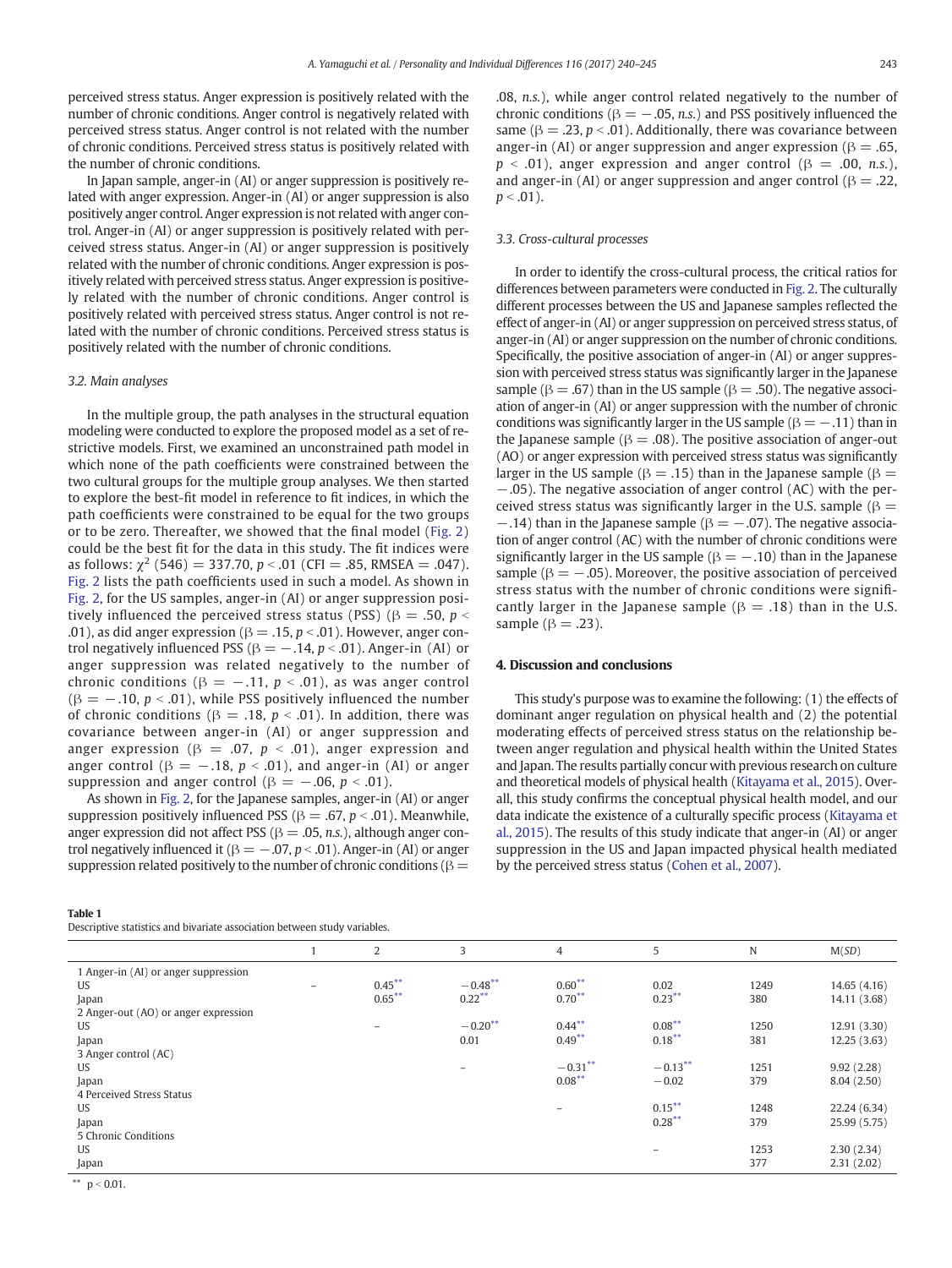<span id="page-4-0"></span>

Fig. 2. The model estimation results. Note. AI = anger- in:  $A0 =$  anger-out:  $AC =$  anger control, and PSS = perceived stress status. The path coefficients which are significant at  $p < 0.01$ level are in boldface. The left side of path coefficients is the U.S. The right side of path coefficients is Japan.

Furthermore, anger-in (AI) or anger suppression in the United States was negatively correlated with physical health. In other words, the results indicated that anger-in (AI) or anger suppression in the United States has the potential to increase physical health. However, anger-in (AI) or anger suppression's correlation with physical health was stronger in the United States than in Japan. Anger-out (AO) or anger expression in the United States was also positively correlated with perceived stress status, which led to high levels of physical health. In other words, the results indicated that anger-out (AO) or anger expression has the potential to increase physical health when mediated by perceived stress status in the United States. Anger control (AC) in the United States was negatively correlated with physical health. In other words, the results indicated that anger control (AC) in the United States has the potential to increase physical health. Anger control (AC) in the United States was negatively correlated with physical health mediated by the perceived stress status. In other words, the results indicated that anger control (AC) in the United States has the potential to increase physical health mediated by perceived stress. However, anger control (AC)'s correlation with physical health was stronger in the United States than in Japan. The results of the simultaneous analysis of several groups in path analysis revealed specific dimensions of anger regulation through which perceived stress status promoted motivational and healthy behavior [\(Cohen et al., 2007; Kitayama et al., 2015\)](#page-5-0).

These seemingly counterintuitive findings build upon and are consistent with previous research in the field of anger regulation, indeed. The conceptual framework of [Akutsu et al. \(2016\)](#page-5-0), which relates selfconstrual and anger regulation with life satisfaction, supports these empirical findings regarding cross-cultural differences; they also include adult samples from the United States and Japan in considering impacts on physical health status. [Butler et al. \(2007\)](#page-5-0), in their theoretical framework of anger regulation, also offered empirical evidence of the model's applicability to cross-cultural frameworks; the present results extend the potential age range of the model to include emerging adults. Moreover, the good fit of the mediation model demonstrated that anger-in (AI) or anger suppression does take a toll on physical as well as mental health outcomes; this result is consistent with prior findings that angerin (AI) or anger suppression is often associated with negative psychosocial consequences [\(Gross & John, 2003](#page-5-0)). Beyond this finding, the study revealed that anger-in (AI) or anger suppression is less likely to affect physical health, though in the U.S. sample only. Finally, our results make an important contribution to the body of empirical knowledge on how perceived stress status may moderate the relation between anger regulation and physical health.

This study's findings are in line with the traditional Japanese belief that individuals' anger-in (AI) or anger suppression is the necessary result of an interdependent self-construal, which leads to higher levels of perceived stress status and lower levels of physical health in Japan. Thus, people in Japan may focus on their own shortcomings and ways to save face, which contributes to higher levels of perceived stress status.

The question then arises whether a more interdependent self-construal that may result in anger in/anger-in (AI) or anger suppression could be more useful than an independent self-construal as a way to predict higher levels of perceived stress status and lower levels of physical health. For the present sample in Japan, we thus cautiously suggest that, because anger in/anger-in (AI) or anger suppression is primarily a means of maintaining face, an interdependent self-construal may become a more salient variable for predicting higher levels of perceived stress status and lower levels of physical health.

The finding that anger-in (AI) or anger suppression was less detrimental to physical health among individuals who had high perceived stress is similar to that of a prior study [\(Butler et al., 2007\)](#page-5-0). However, our study is noteworthy because it is the first to show that perceived stress status is a mediator of the anger-in (AI) or anger suppression– physical health link in both samples and the anger control–physical health link in the U.S. sample.

The results of this study also showed that the negative impact of anger-in (AI) or anger suppression was even stronger in the U.S. sample than in the Japanese sample as a direct effect. One possible explanation of this unexpected, stronger negative relationship is that independence, uniqueness, and free thinking are valued more in the U.S. than conformity, causing those who suppress their anger to be more out of touch with prevailing social practices and expectations.

The negative association of anger control (AC) with physical health was significant only in the U.S. sample, whereas there was no significant difference in the strength of impact between the U.S. and Japanese samples. Anger control (AC) involves cognitive effort to achieve an emotional change or reappraisal ([Gross, 2014; Gross & John, 2003](#page-5-0)). Anger control (AC), as specified by [Spielberger \(1996\)](#page-5-0) (and as understood in this study), occurs only after anger is felt. However, given that individual anger control (AC) has negative effects on perceived stress status, anger control (AC) by means of reappraisal could function more instinctively and, thus, be less laborious and stressful for the U.S. sample [\(Mauss, Bunge & Gross, 2007; Mauss, Cook & Gross, 2007\)](#page-5-0).

Consistent with our proposed model, anger-out (AO) or anger expression was not significantly associated with physical health through perceived stress status in the U.S. sample. Thus, this study did not